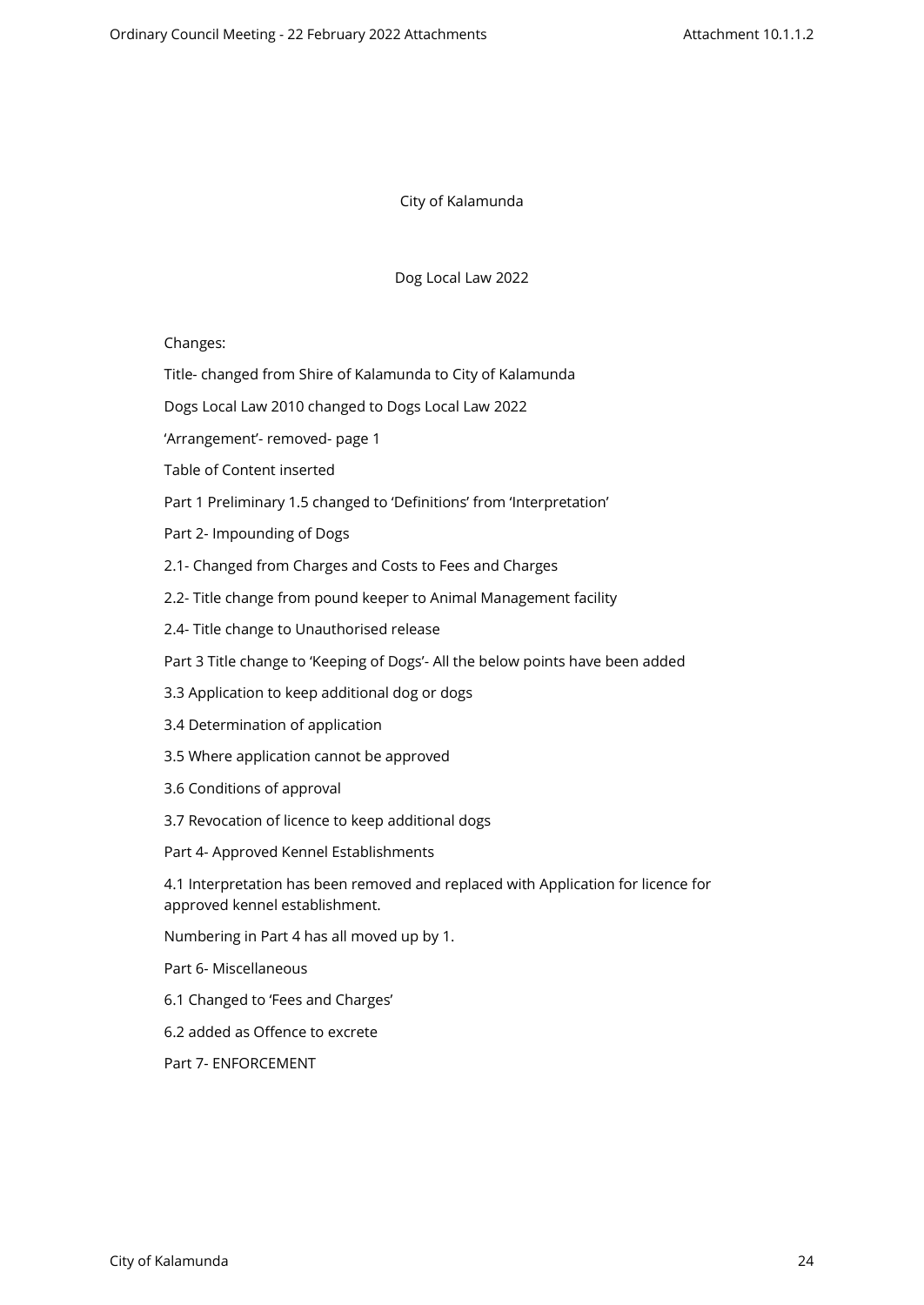PART 7— ENFORCEMENT 7.1 Interpretation changed to Offences 7.2 Changed to General penalty 7.3 Chaned to Modified penalties 7.4 Changed to Issue of infringement notice 7.5 Changed to Failure to pay modified penalty 7.6 changed to Payment of modified penalty 7.7 changed to Withdrawal of infringement notice 7.8 changed to Service of notices SCHEDULE 1 – changed to INFORMATION REQUIRED FOR APPLICATION FOR A LICENCE FOR AN APPROVED KENNEL ESTABLISHMENT

SCHEDULE 3 – title change to PRESCRIBED OFFENCES

Title changes from Shire of Kalamunda to City of Kalamunda

1.1 Citation- Local law title change to City of Kalamunda Dogs Local Law 2022.

1.2 and 1.3 have changed around 'Commencement and Application'

1.5 Interpretation changed to Definition

Added definitions-

**adjoining** includes land or premises which have a portion of a common boundary with a lot or is separated from that lot by a public reserve, road, right-of-way, pedestrian access way, access leg of a battle-axe lot or the equivalent not more than 6 metres in width;

**dangerous dog** has the meaning given to it by section 3(1) of the Act;

**district** means the district of the City of Kalamunda;

**dog management facility** has the meaning given to it in section 3(1) of the Act; **infringement notice** means the notice referred to in clause 7.4;

**kennel establishment** means any premises where more than the number of dogs under clause 3.2(2) over the age of three months are kept, boarded, trained or bred temporarily, usually for profit and where the occupier of the premises is not the ordinary keeper of the dogs;

**licence** means a licence to keep an approved kennel establishment on premises granted under clause 4.7;

**licensee** means the holder of a licence granted under clause 4.7;

**local planning scheme** means a planning scheme of the local government made under the Planning and Development Act 2005;

**notice of withdrawal** means the notice referred to in clause 7.7(1);

**owner**, in relation to a dog, has the same meaning as in section 3(1) and (2) of the Act; person liable for the control of the dog has the same meaning as in section 3(1) of the Act;

**premises** in addition to the meaning given to it in section 3 of the Act, means the premises described in the application for a licence made under clause 4.1;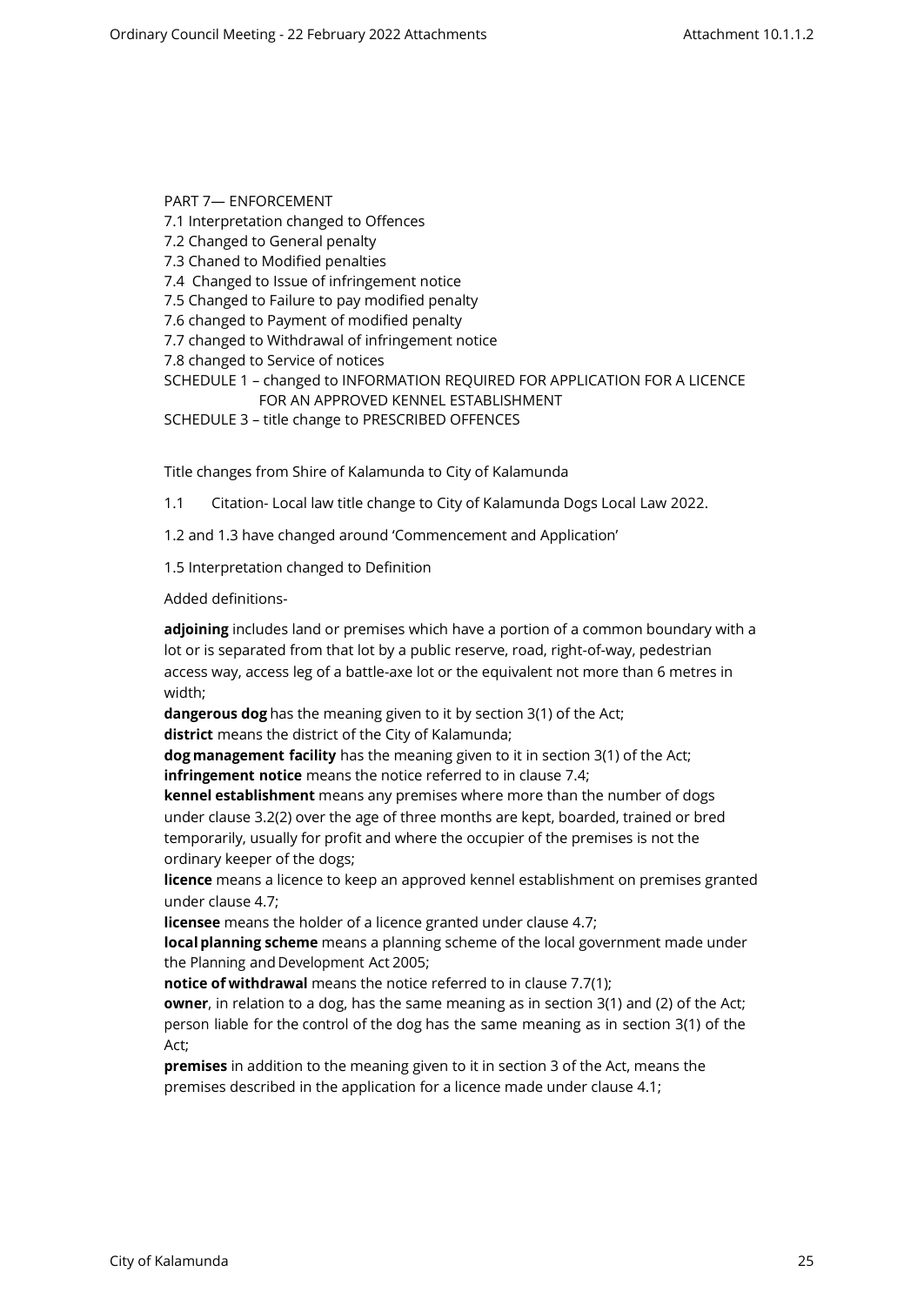**public place** has the meaning given to it by section 3(1) of the Act; **Schedule** means a schedule to this local law; **set fee** means a fee or charge made by the local government in accordance with clause 2.1 or clause 4.8;

### Part 2- Impounding of Dog

2.1 Charges and costs – Fees and charges

2.2 title change to- Attendance of authorised person at dog management facility Definition of pound changed to dog management facility.

2.4 'Unauthorised' release replaces 'No breaking into or destruction of pound

Unauthorised release of dogs is dealt with by section 43 of the Act.

#### Part 3- Keeping of dogs

3.2 Limitation on the number of dogs

 (2) - The limit on the number of dogs which may be kept on any premises is, for the purpose of section 26(3) of the Act— 2 dogs over the age of 3 months and the young of those dogs under that age. Section 26 (4) in previous local law has been updated to 26(3) of the *Dog Act 1976.* 

3.3 Application to keep additional dog or dogs- Added

- (1) Subject to clause 3.5, the local government may consider an application to keep an additional dog or dogs where—
	- (a) the property is deemed suitable by an authorised person—
		- (i) having sufficient space capable of confining all dogs;
		- (ii) noise, odours, fleas, flies and other vectors of disease will be effectively controlled; and
		- (iii) the care and welfare of the dogs is considered adequate;
	- (b) the details of every dog proposed to be kept on the premises are provided including name, age, colour/description, breed, registration number and microchip details.; and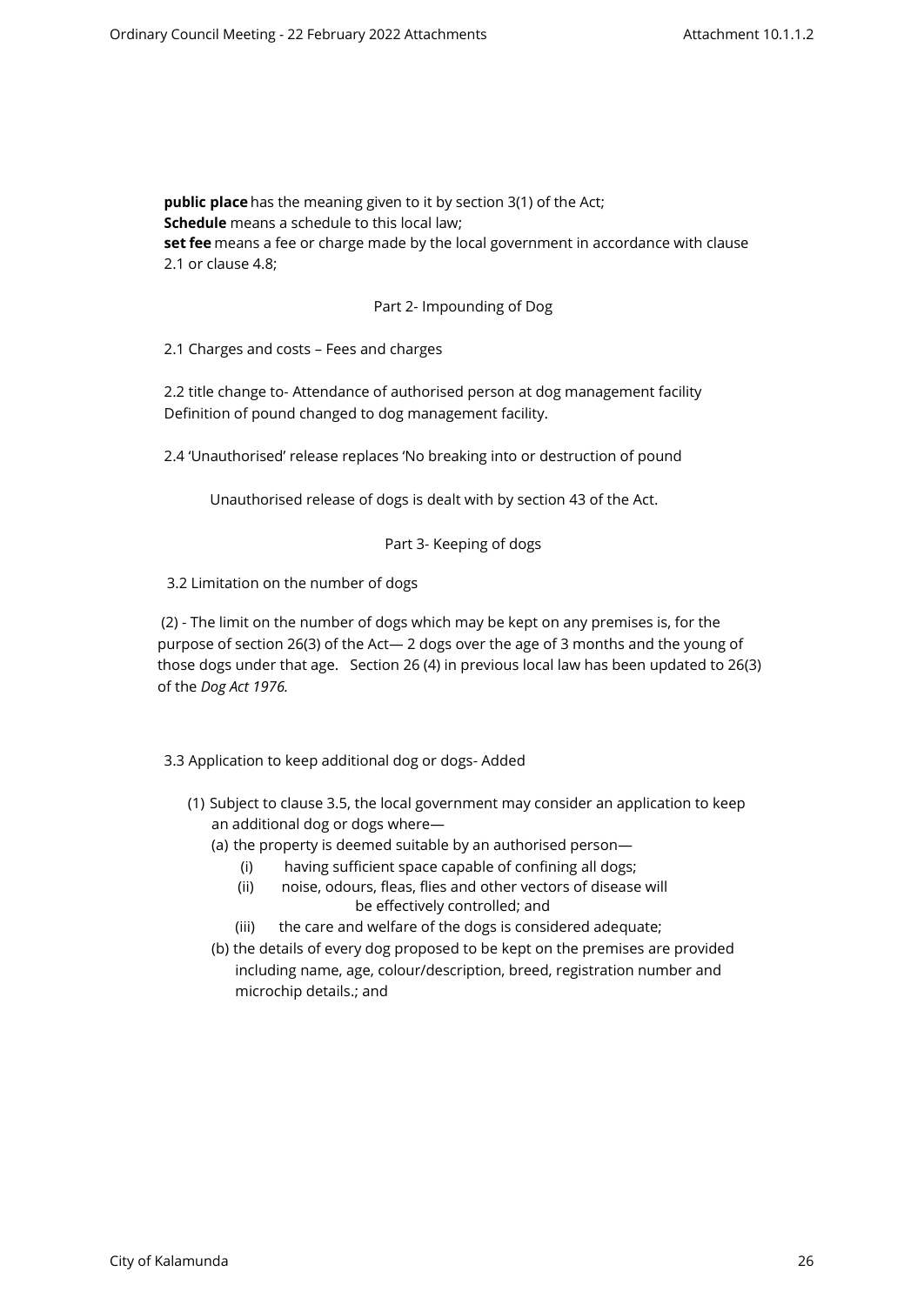- (c) sufficient reason has been provided, including—
	- (i) to replace an elderly or sick dog not expected to live;
	- (ii) a family emergency resulting in the dog being inherited; (iii) merging of two households;
	- (iv) where the applicants have had approval to keep an additional dog or dogs in another local authority; or
	- (v) on premises zoned as rural or rural residential under a local planning scheme, the dog or dogs are required for stock management or to be on the premises temporarily for the purposes of training for stock management.

Removed (2) and (3) in the proposed local laws as this was removed under S3.3 'Application to keep additional dog or dogs', - all properties wanting more than 2 dogs are required to have a multiple dog permit.

Added in (d)- in line with the current requirements to seek approval if the property is tenanted.

- (d) "In the case of a tenanted property provide written consent by either the landowner or their appointed property manager".
- 3.4- added- 'Determination of application'

In determining an application for a licence, the local government is to have regard to—

- (a) the matters referred to in clause 3.5;
- (b) the effect which approval of the proposed may have on the environment or amenity of the neighbourhood.
- (c) Where approval of the application will create a nuisance for the owners and occupiers of adjoining premises.

On the review it was determined that (c) is an assumption and Community safety already have appropriate procedures in place to investigate properties should we receive complaints of a nuisance.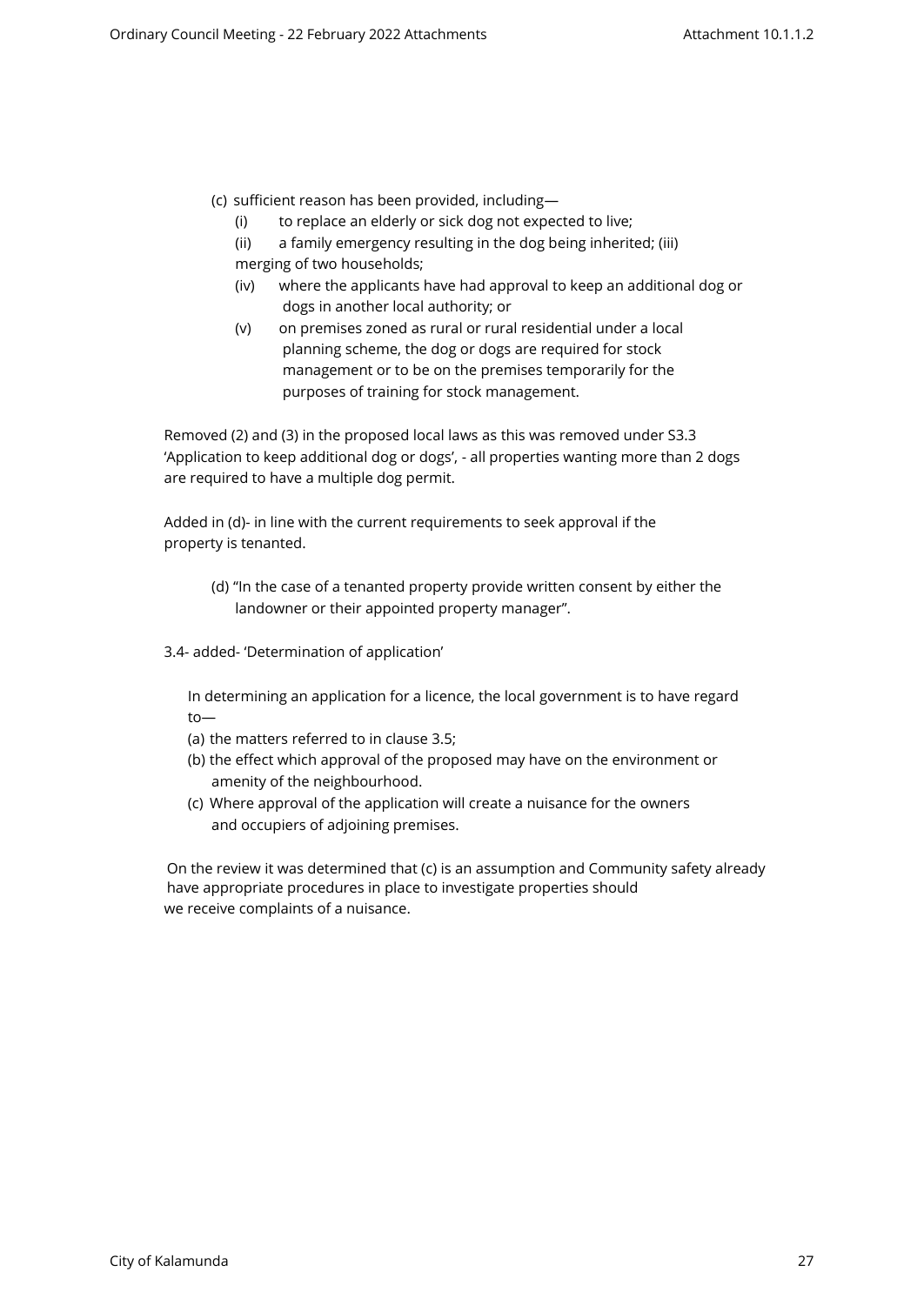3.5 where application cannot be approved- added

The local government will not approve an application to keep an additional dog or dogs where-

- (a) More than four dogs are proposed to be kept on premises zoned other than rural or rural residential under a local planning scheme;
- (b) More than six dogs are proposed to be kept on premises zoned as rural or rural residential under a local planning scheme; or
- (c) Where any dog already kept on the premises is a dangerous dog.

(a), (b) and (c) have been removed due to this no longer being relevant as all properties exceeding 2 dogs require a permit and replaced with;

(a) It exceeds the limit (6) referred to in the Act.

3.6 Conditions of approval – added

- (1) The local government may approve an application to keep an additional dog or dogs subject to any conditions as considered appropriate.
- (2) Approval of an application is not transferable to successive owners or occupiers of the premises.
- (3) A person who fails to comply with a condition imposed under subclause (1) commits an offence.
- 3.7 Revocation of licence to keep additional dogs- added

Where a person does not comply with the conditions of approval to keep an additional dog or dogs under clause 3.6 the local government may revoke the approval to keep an additional dog or dogs.

Part 4- Approved Kennel Establishments

4.1 interpretation has been removed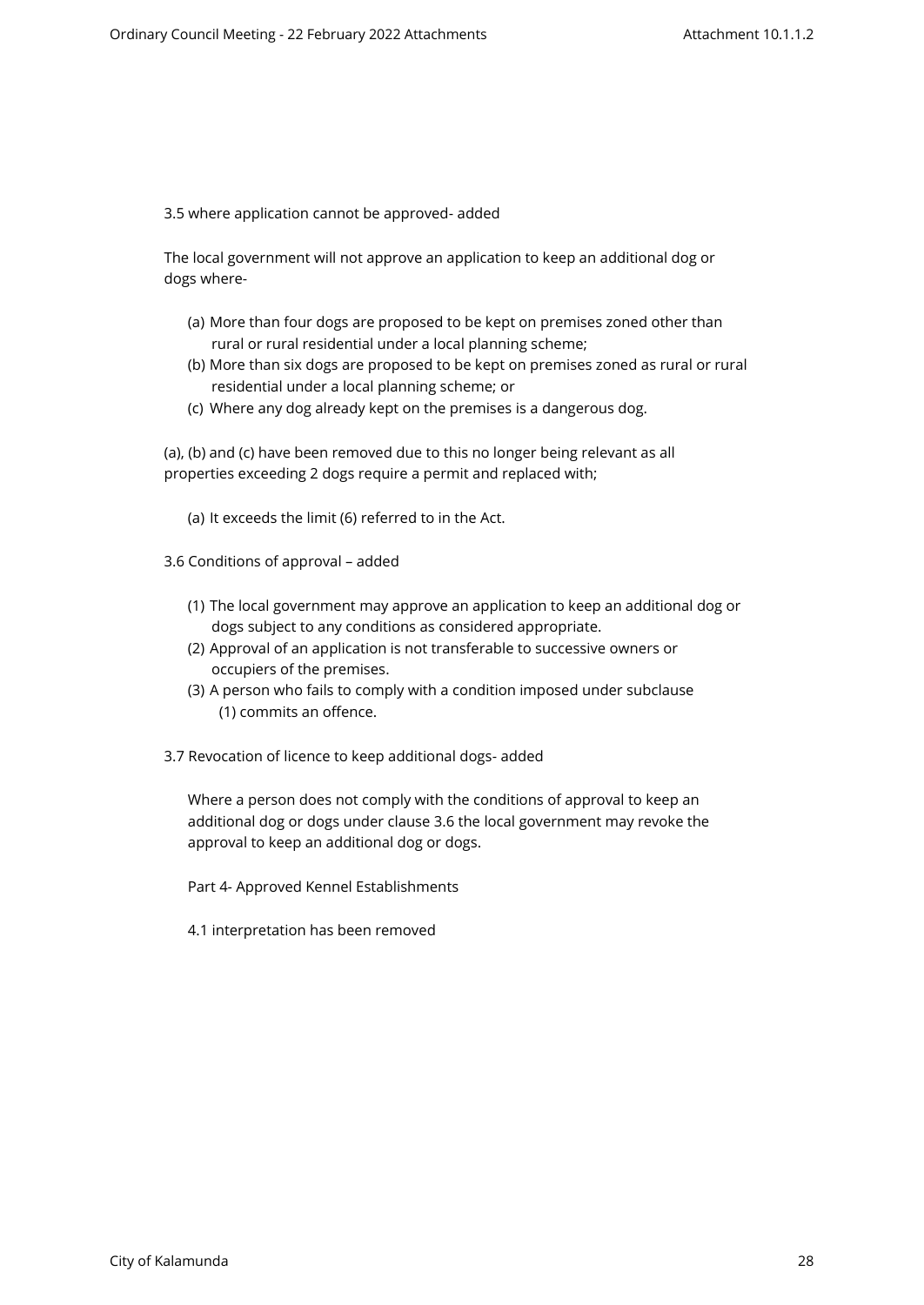## 4.1 Application for licence for approved kennel establishment

- 4.2 notice of proposed use
- 4.3 exemption from notice requirements

Have been covered in the Planning Development Application, it has been noted that this would be doubling up on actions already taken.

- 4.4 when application can be determined. Was 4.5
- 4.5 Determination of application. Was 4.6
- 4.6 Where application cannot be approved. Was 4.7
- 4.7 Conditions of approval. Was 4.8
- 4.8 Fees. Was 4.10
- 4.9 Form of licence. Was 4.11
- 4.10 Period of Licence. Was 4.12
- 4.11 Variation or cancellation. Was 4.13
- 4.12 Transfer. Was 4.14
- 4.13 Notification. Was 4.15
- 4.14 Objections and appeal- added
- (1) The provisions of Division 1 of Part 9 of the Local Government Act 1995 and regulation 33 of the Local Government (Functions and General) Regulations 1996 apply to a decision where the local government makes a decision as to whether it will—
	- (a) grant an application for a licence; (b)
	- vary or cancel a licence;
	- (c) impose or amend a condition to which a licence is subject; or
	- (d) transfer of a licence.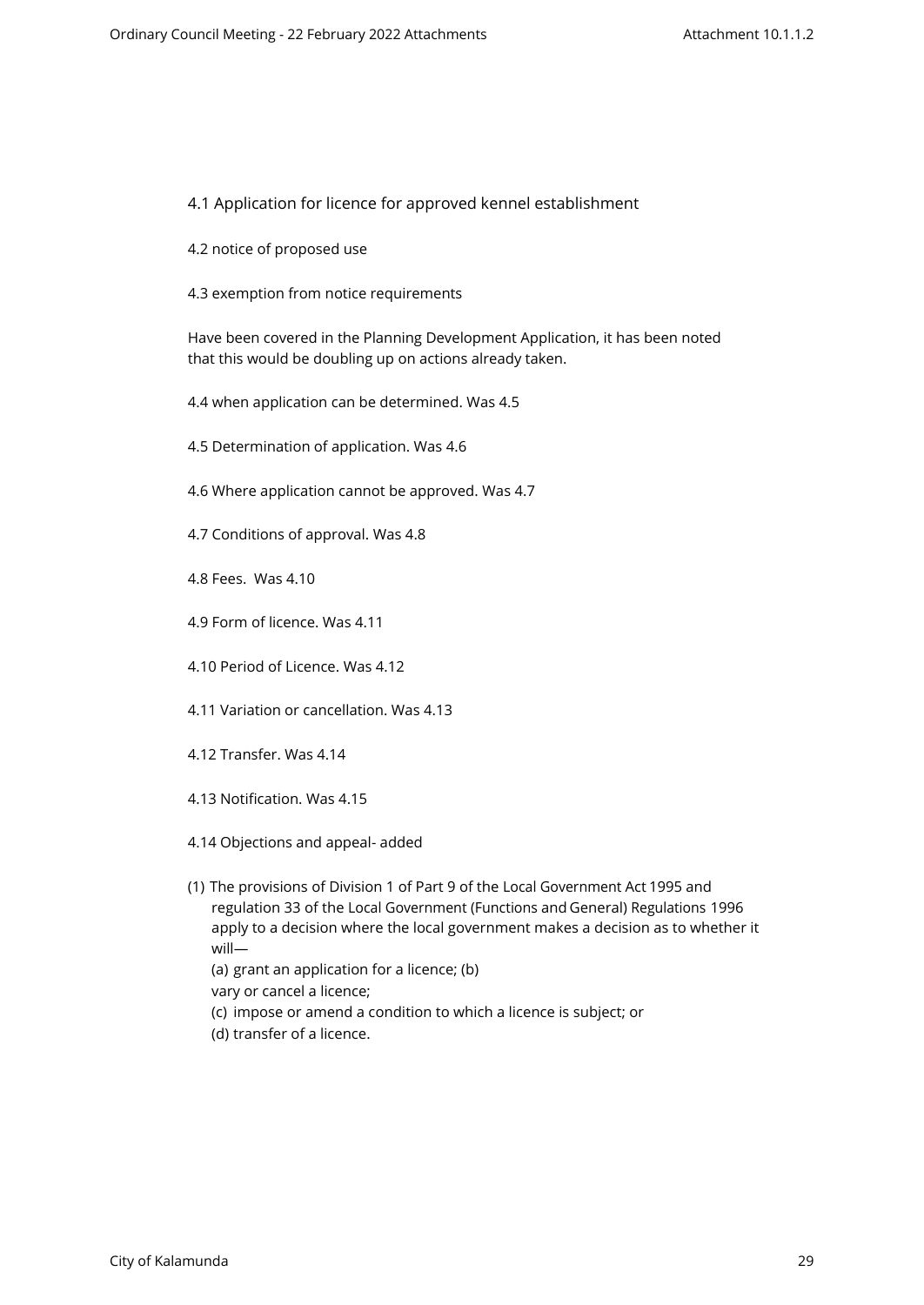(2) Under these provisions, an affected person may have the right to object to, or to appeal against, a decision of the local government.

4.15 Inspection of kennel- Was 4.16

Part 5- Dogs in Public Places

5.1 Places where dogs are prohibited absolutely- removed all prohibited areas from the local law as now determined by council resolution.

Added- "Designation of places where dogs are prohibited absolutely is dealt with in the Act".

5.2 Places which are dog exercise areas- removed as per above.

Added "Designation of places which are dog exercise areas is dealt with in the Act".

#### Part 6- Miscellaneous

6.1 Fees and charges

Set fees and charges are to be imposed and determined by the local government under sections 6.16 to 6.19 of the Local Government Act 1995.

- 6.2 Offence to excrete- was 6.1
	- (4) Notwithstanding clause 7.2, the maximum penalty for an offence under subclause (1) is \$1000. (Added)

# Part 7- Enforcement

7.1 Interpretation -removed- Replaced with 'Offences'- added

A person who fails to do anything required or directed to be done under this local law, or who does anything which under this local law that person is prohibited from doing, commits an offence.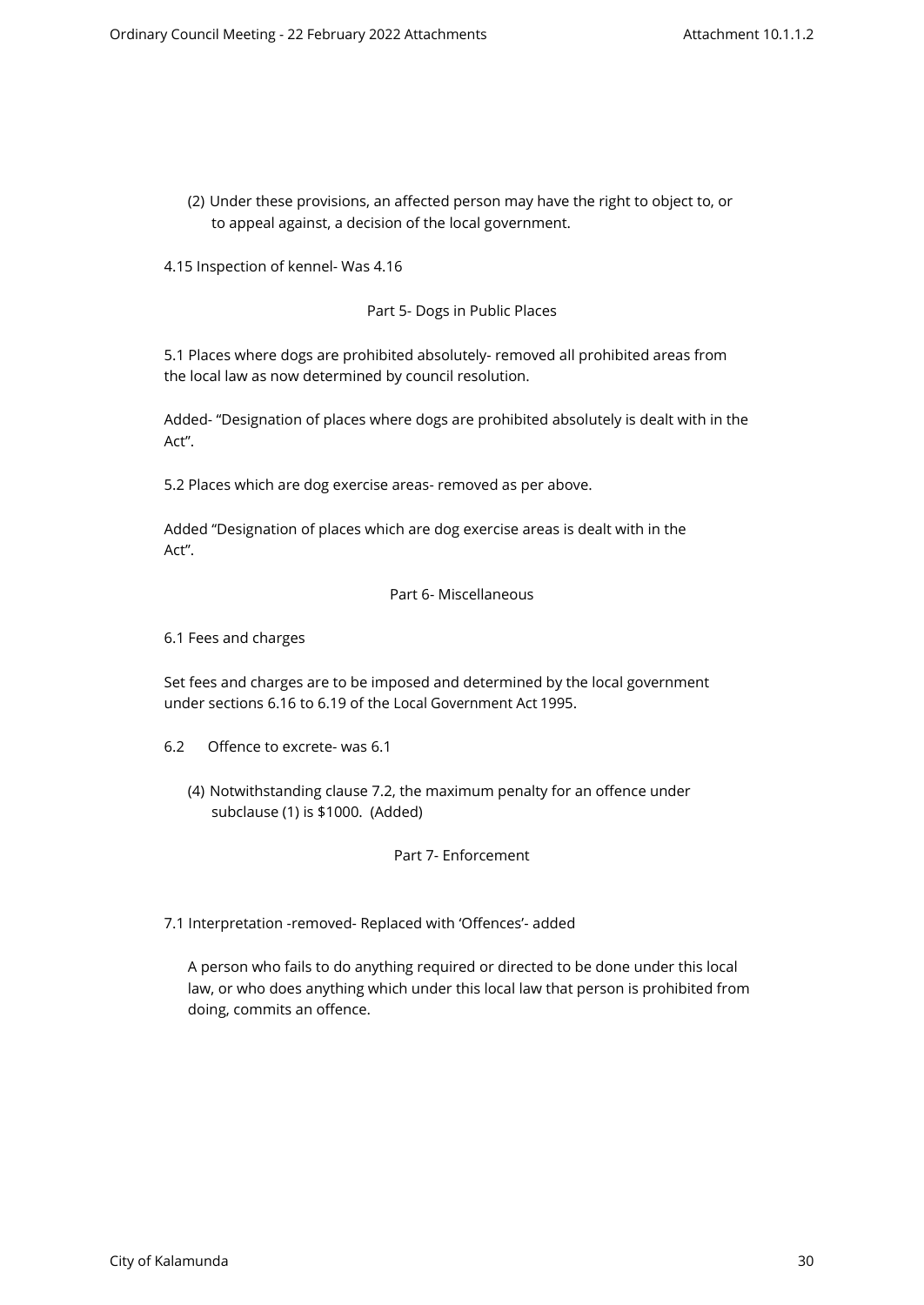7.2 Modified Penalty- changed to General penalty

"A person who commits an offence under this local law is liable, on conviction, to a penalty not exceeding \$5,000 and if the offence is of a continuing nature, to an additional penalty not exceeding \$100 for each day or part of the day during which the offence has continued".

7.3 Issue of an infringement notice changed to "Modified penalties"

- (1) The offences contained in Schedule 3 are offences in relation to which a modified penalty may be imposed.
- (2) The amount appearing in the fourth column of Schedule 3 directly opposite an offence is the modified penalty payable in respect of that offence if the dog is not a dangerous dog.
- (3) The amount appearing in the fifth column of Schedule 3 directly opposite an offence is the modified penalty payable in respect of that offence if the dog is a dangerous dog.
- 7.3 Issue of infringement notice changed to 7.4

Where an authorised person has reason to believe that a person has committed an offence in respect of which a modified penalty may be imposed, he or she may issue to that person a notice in the form of Form 2 of Schedule 1 of the Local Government (Functions and General) Regulations 1996.

- 7.4 Failure to pay modified penalty changed to 7.5
- 7.5 Payment of modified penalty changed to 7.6
- 7.6 withdrawal of infringement notice changed to 7.7
- (1) Whether or not the modified penalty has been paid, an authorised person may withdraw an infringement notice by sending a notice in the form of Form 3 of Schedule 1 of the Local Government (Functions and General) Regulations 1996.
- (2) A person authorised to issue an infringement notice under clause 7.4 cannot sign or send a notice of withdrawal.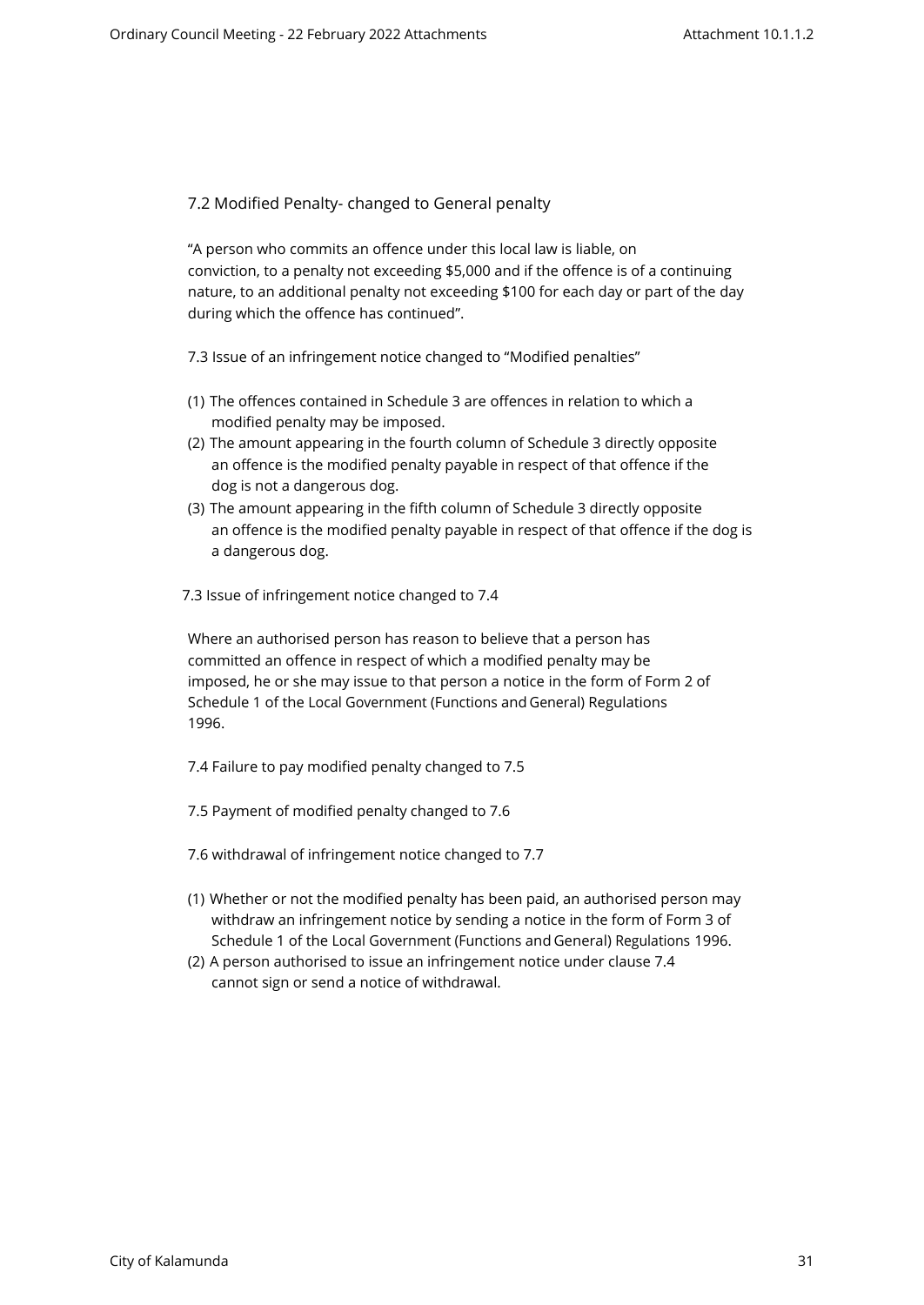7.7 'Service' changed to Service of Notices 7.8

# Schedule 1- Form: Application for a licence for an approved kennel establishment

changed to information required for application for a licence for an approved kennel establishment.

Schedule 3 – Offences changed to 'Prescribed Offences'

| Offence | Nature of Offence                                                                                           | Modified<br>penalty                      | Dangerous or restricted<br>breed dog modified<br>penalty \$ |
|---------|-------------------------------------------------------------------------------------------------------------|------------------------------------------|-------------------------------------------------------------|
| 2.4(a)  | Attempting to or causing the<br>unauthorised release of a dog<br>from the pound                             | 200                                      | 400                                                         |
| 2.4(b)  | Interfering with any pound or<br>vehicle used for the purpose of<br>catching, holding, or conveying<br>dogs | 200                                      |                                                             |
| 3.1     | Failing to provide means for<br>effectively confining a dog                                                 | 100                                      | 200                                                         |
| 4.9     | Failing to comply with the<br>conditions of a licence                                                       | $100$ and<br>a daily<br>penalty<br>of 10 | 200 and a daily penalty of<br>20                            |
| 5.1(2)  | Dog in place which is prohibited<br>absolutely                                                              | 200                                      | 400                                                         |
| 6.1(2)  | Dog excreting in prohibited place                                                                           | 40                                       |                                                             |